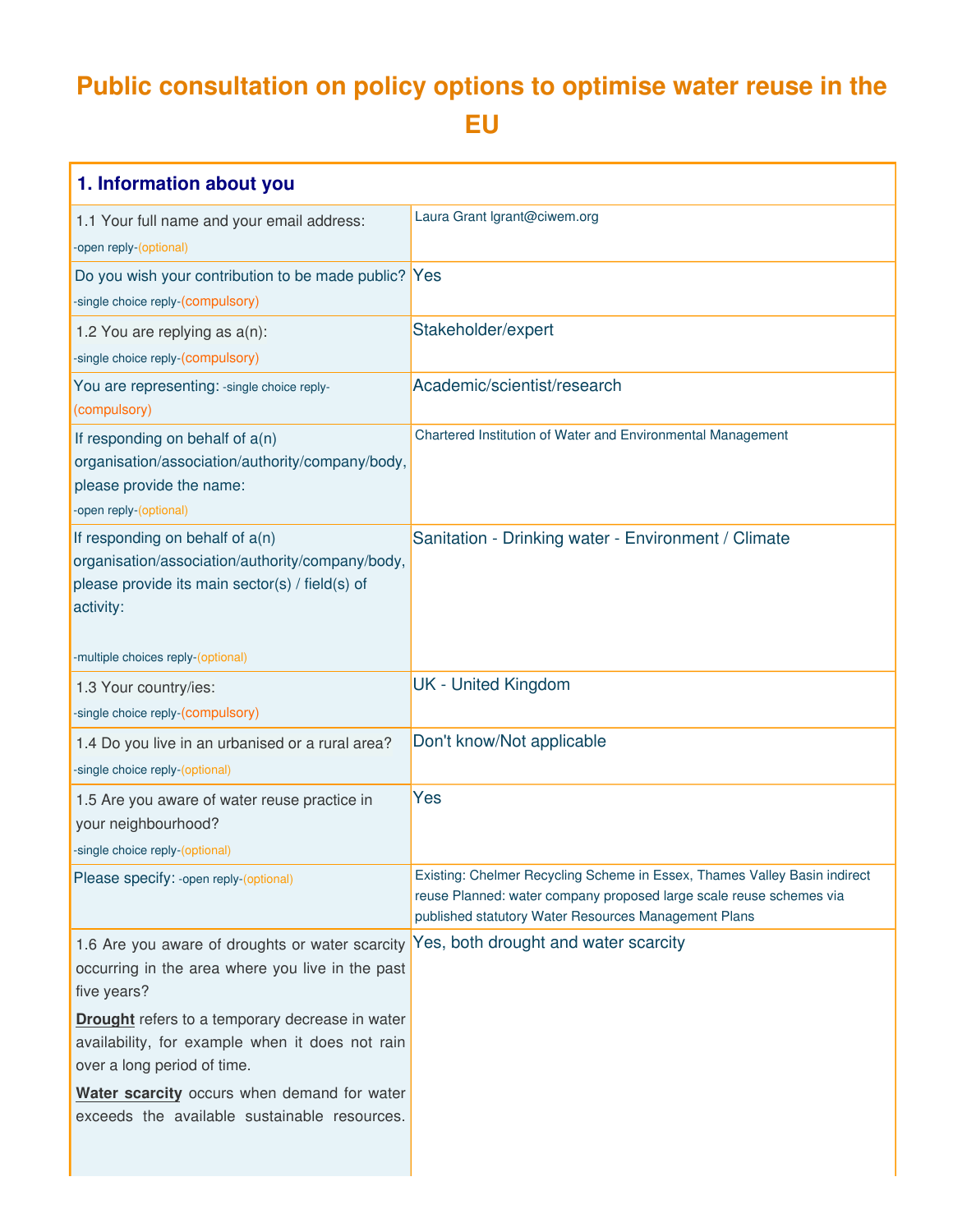| Water scarcity situations are not only limited to<br>the southern, drier regions but can occur also in<br>areas in the northern river basins of Europe.<br>-single choice reply-(optional)<br>1.7 What do you think is the more important<br>reason for water scarcity in your region?                    | Human activities                                                                                                                                                                                                                                                                                                                                                                                                                                                                                                                                                                                                                                                                                                                                                                                                                                                                                                                                                                                |  |
|-----------------------------------------------------------------------------------------------------------------------------------------------------------------------------------------------------------------------------------------------------------------------------------------------------------|-------------------------------------------------------------------------------------------------------------------------------------------------------------------------------------------------------------------------------------------------------------------------------------------------------------------------------------------------------------------------------------------------------------------------------------------------------------------------------------------------------------------------------------------------------------------------------------------------------------------------------------------------------------------------------------------------------------------------------------------------------------------------------------------------------------------------------------------------------------------------------------------------------------------------------------------------------------------------------------------------|--|
| -multiple choices reply-(optional)                                                                                                                                                                                                                                                                        |                                                                                                                                                                                                                                                                                                                                                                                                                                                                                                                                                                                                                                                                                                                                                                                                                                                                                                                                                                                                 |  |
| 2. Your perception of the benefits of and barriers to water reuse                                                                                                                                                                                                                                         |                                                                                                                                                                                                                                                                                                                                                                                                                                                                                                                                                                                                                                                                                                                                                                                                                                                                                                                                                                                                 |  |
| 2.1 Which uses of treated water do you think<br>are appropriate and should be encouraged,<br>considering that the level of treatment of the<br>water is adjusted in order to meet the quality<br>requirements of the intended uses (several<br>answers possible):<br>-multiple choices reply-(compulsory) | Irrigation of urban green spaces - Irrigation of fruits and<br>vegetables to be processed - Food industry - Street cleaning -<br>Irrigation of cotton and other crops used for clothing products -<br>Fire fighting - Irrigation of non-food crops (e.g. animal feed<br>crops, energy crops, etc.) and tree plantations - Cooling (in<br>energy production / industry) - Irrigation of golf courses and<br>other sport fields - Groundwater recharge - Other industry -<br>Bathing waters - Food industry with food contact - Other -<br>Irrigation of fruits and vegetables to be eaten raw - Food<br>industry with no food contact                                                                                                                                                                                                                                                                                                                                                            |  |
| Please specify: -open reply-(compulsory)                                                                                                                                                                                                                                                                  | It is important to differentiate more as to the form of reuse. For example, much<br>of the reuse in Spain is irrigation drainage water that gets re-abstracted<br>downstream. We have reuse in UK with Oxford's treated effluent being pumped<br>out to supply water for London etc. Thus the comparison of reuse data can be<br>quite misleading. There is also reuse for industry, for power station cooling, and<br>irrigation. In one instance, water reuse was a strong candidate for watering<br>some polo grounds but the local sewage treatment works had been closed so it<br>was not economic. In some southern European countries such as Spain reuse<br>for irrigation is important but the need is for water of a certain quality, which<br>would be achieved if Water Framework Directive (WFD) assessment indicate<br>good status. It is therefore important to consider WFD assessments where<br>effluent is discharged to a river for reuse downstream of the discharge point. |  |
| <b>Reduced water</b><br>scarcity<br>-single choice reply-(compulsory)                                                                                                                                                                                                                                     | High                                                                                                                                                                                                                                                                                                                                                                                                                                                                                                                                                                                                                                                                                                                                                                                                                                                                                                                                                                                            |  |
| Reduced pollution discharge from urban waste water treatment<br>plants into rivers<br>single choice reply-(compulsory)                                                                                                                                                                                    | Low                                                                                                                                                                                                                                                                                                                                                                                                                                                                                                                                                                                                                                                                                                                                                                                                                                                                                                                                                                                             |  |
| Improved resilience/adaptation to climate change<br>-single choice reply-(compulsory)                                                                                                                                                                                                                     | Medium                                                                                                                                                                                                                                                                                                                                                                                                                                                                                                                                                                                                                                                                                                                                                                                                                                                                                                                                                                                          |  |
| Energy and carbon savings<br>-single choice reply-(compulsory)                                                                                                                                                                                                                                            | I don't consider this as a potential benefit                                                                                                                                                                                                                                                                                                                                                                                                                                                                                                                                                                                                                                                                                                                                                                                                                                                                                                                                                    |  |
| Increased resource efficiency (nutrients recycling)<br>-single choice reply-(compulsory)                                                                                                                                                                                                                  | Low                                                                                                                                                                                                                                                                                                                                                                                                                                                                                                                                                                                                                                                                                                                                                                                                                                                                                                                                                                                             |  |
| Contribution to soil fertilisation<br>-single choice reply-(compulsory)                                                                                                                                                                                                                                   | Low                                                                                                                                                                                                                                                                                                                                                                                                                                                                                                                                                                                                                                                                                                                                                                                                                                                                                                                                                                                             |  |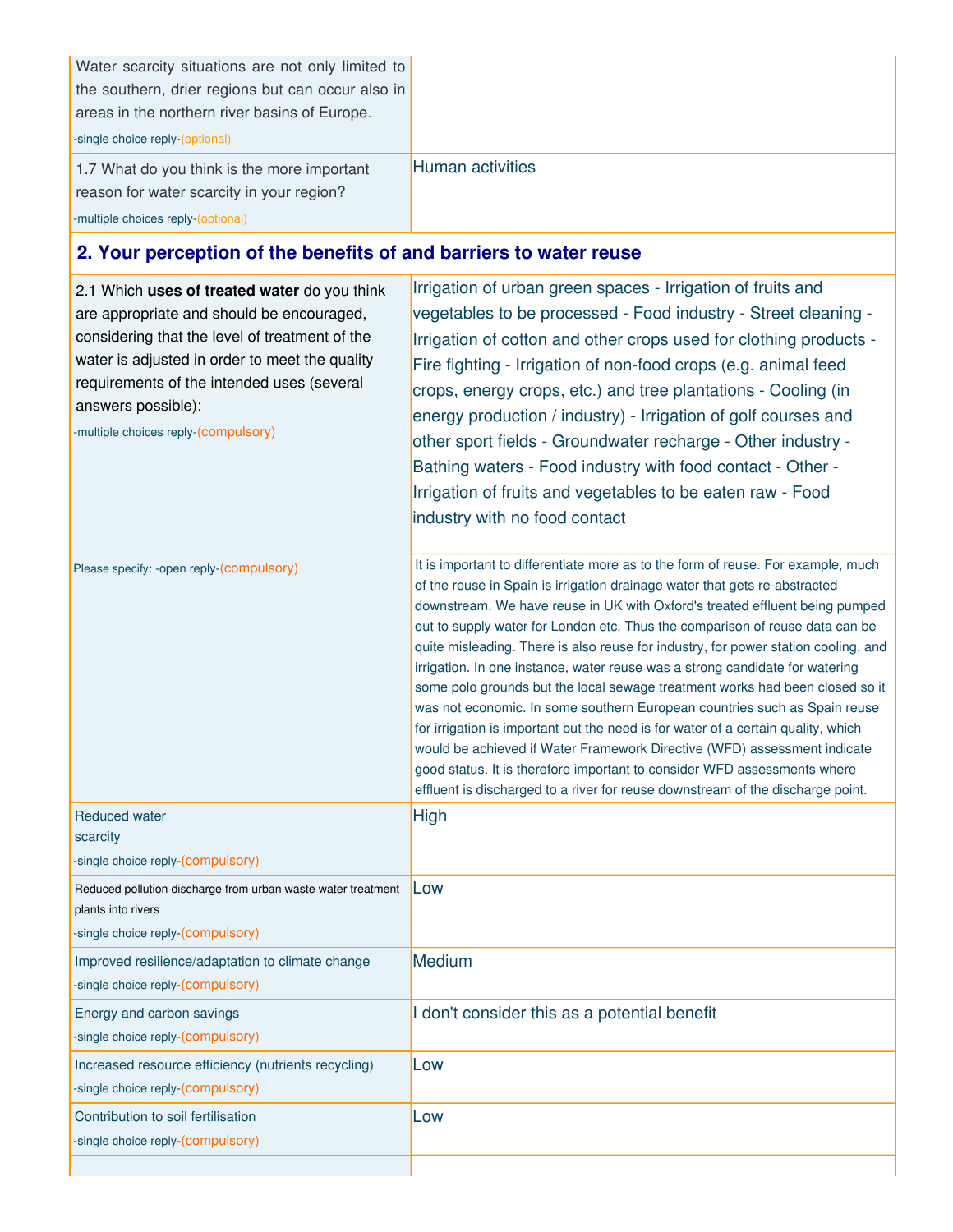| Cost savings for public authorities                                                                                                                                        | Low                                                                                                                                                                                                                                                                                                                                                                               |
|----------------------------------------------------------------------------------------------------------------------------------------------------------------------------|-----------------------------------------------------------------------------------------------------------------------------------------------------------------------------------------------------------------------------------------------------------------------------------------------------------------------------------------------------------------------------------|
| -single choice reply-(compulsory)                                                                                                                                          |                                                                                                                                                                                                                                                                                                                                                                                   |
| Cost savings for water users                                                                                                                                               | Low                                                                                                                                                                                                                                                                                                                                                                               |
| -single choice reply-(compulsory)                                                                                                                                          |                                                                                                                                                                                                                                                                                                                                                                                   |
| Increased revenues for the agricultural sector (due to<br>higher water availability and productivity)                                                                      | Low                                                                                                                                                                                                                                                                                                                                                                               |
| -single choice reply-(compulsory)                                                                                                                                          |                                                                                                                                                                                                                                                                                                                                                                                   |
| Increased revenues for the tourism sector (due to<br>higher water availability)                                                                                            | Low                                                                                                                                                                                                                                                                                                                                                                               |
| -single choice reply-(compulsory)                                                                                                                                          |                                                                                                                                                                                                                                                                                                                                                                                   |
| Innovation potential in the water industry<br>-single choice reply-(compulsory)                                                                                            | Medium                                                                                                                                                                                                                                                                                                                                                                            |
| Job creation                                                                                                                                                               | don't know                                                                                                                                                                                                                                                                                                                                                                        |
| -single choice reply-(compulsory)                                                                                                                                          |                                                                                                                                                                                                                                                                                                                                                                                   |
| If you identify other important benefits, please specify<br>them:<br>-open reply-(optional)                                                                                | In water resources availability assessments, water reuse can enhance the<br>deployable output or yield of water resource systems. For supply demand<br>balance options appraisal, water reuse schemes can form part of a balanced<br>twin track approach to water resources management, considering social,<br>financial and environmental impacts and customer levels of service |
| Too high cost of reused water                                                                                                                                              | Medium                                                                                                                                                                                                                                                                                                                                                                            |
| -single choice reply-(compulsory)                                                                                                                                          |                                                                                                                                                                                                                                                                                                                                                                                   |
| Too low price of freshwater water -single choice reply- Medium<br>(compulsory)                                                                                             |                                                                                                                                                                                                                                                                                                                                                                                   |
| Insufficient control on (freshwater) water abstractions<br>-single choice reply-(compulsory)                                                                               | I don't consider this as a barrier                                                                                                                                                                                                                                                                                                                                                |
| Lack of awareness on the multiple benefits of water<br>reuse<br>-single choice reply-(compulsory)                                                                          | Medium                                                                                                                                                                                                                                                                                                                                                                            |
| Water reuse not seen as a component of integrated<br>water management (e.g. in scarce areas no incentives<br>to water reuse in place)<br>-single choice reply-(compulsory) | Low                                                                                                                                                                                                                                                                                                                                                                               |
| Fear of potential trade barriers for food products<br>-single choice reply-(compulsory)                                                                                    | I don't know                                                                                                                                                                                                                                                                                                                                                                      |
| Negative public perception on the quality of reused<br>water                                                                                                               | Low                                                                                                                                                                                                                                                                                                                                                                               |
| -single choice reply-(compulsory)                                                                                                                                          |                                                                                                                                                                                                                                                                                                                                                                                   |
| Lack of clarity in the regulatory framework to manage<br>risks associated with water reuse<br>-single choice reply-(compulsory)                                            | Low                                                                                                                                                                                                                                                                                                                                                                               |
| Too stringent national water reuse standards<br>-single choice reply-(compulsory)                                                                                          | don't consider this as a barrier                                                                                                                                                                                                                                                                                                                                                  |
| Technical barriers and scientific uncertainties<br>-single choice reply-(compulsory)                                                                                       | Medium                                                                                                                                                                                                                                                                                                                                                                            |
| If you identify other important barriers, please specify                                                                                                                   | The categorisation of water reuse schemes is often confused. Large scale water<br>reuse schemes be split into planned and unplanned and direct and indirect. At                                                                                                                                                                                                                   |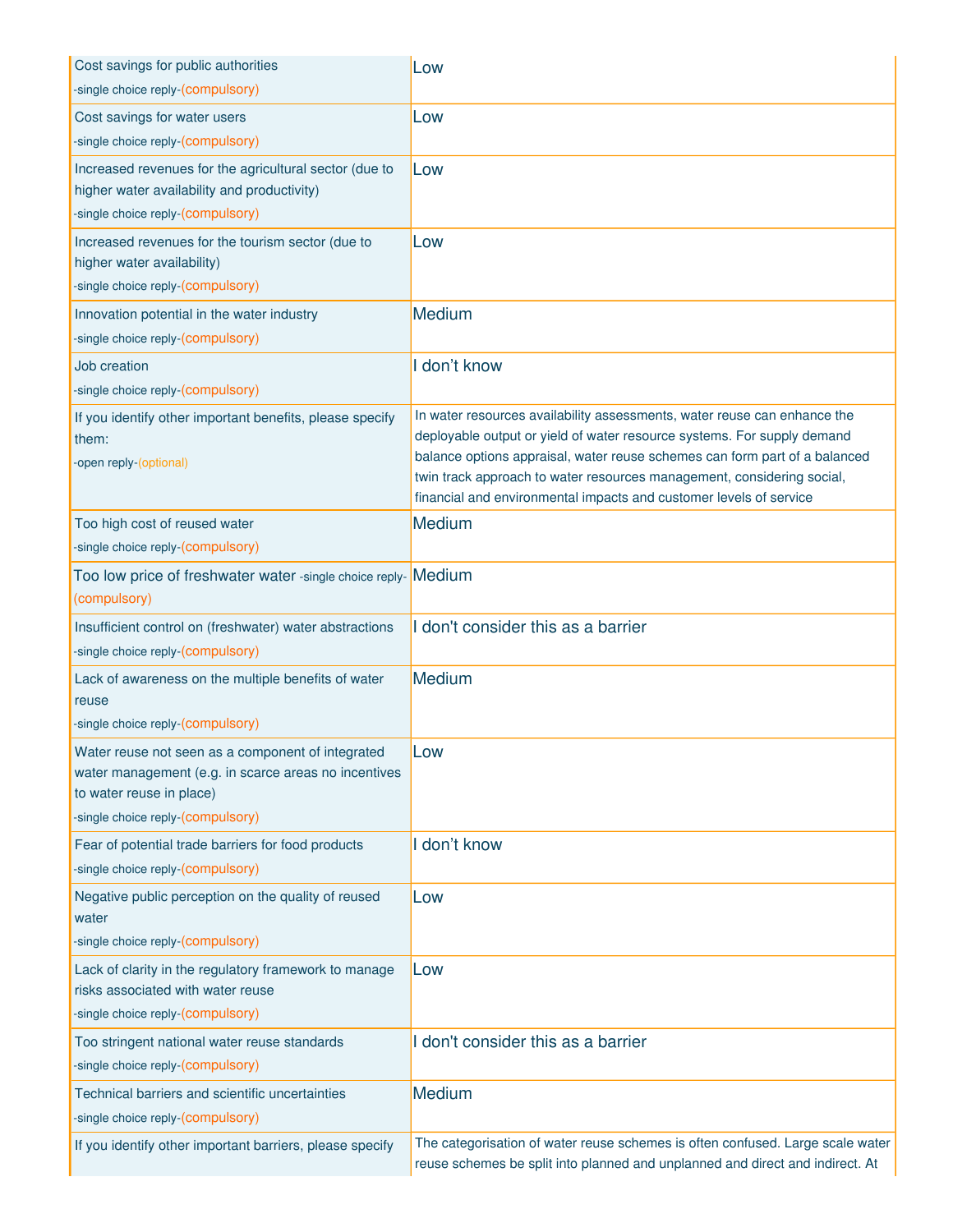## -open reply-(optional)

them:

present, there is no coherent governance policy on guidelines for water reuse and related quality standards for the protection of public health and the environment. Reducing carbon footprints and improving energy efficiency of existing schemes should underpin any coherent water reuse policy. The background documentation refers to six (6) barriers to the greater uptake of water reuse scheme. I agree fully with the inclusion of inadequate water pricing as one of the major barriers. A failure to appropriately account for the true value of water and the opportunity costs and externalities associated with its use continue to act to incentivise traditional infrastructure solutions to water management problems. Standard methods of accounting for opportunity costs and externalities need to be encouraged or legislated to enable objective comparison of options. In addition, stakeholder (customer) perception and education is an important issues in the UK. Furthermore, the following areas require further understanding and consensus across different water use and water user categories: substance persistence, role of dilution in WFD compliance, risk levels from linear and recirculating reuse systems, energy requirements, baseline information on existing unplanned reuse, dilution factors to prevent build-up of contaminants in "closed" systems.

## **3. Your opinion on possible EU measures**

| 1. Maintaining status quo: No new EU measure<br>-single choice reply-(compulsory)                                                                                                                                                                                                                                                                                                                                                                     | Not effective at all      |
|-------------------------------------------------------------------------------------------------------------------------------------------------------------------------------------------------------------------------------------------------------------------------------------------------------------------------------------------------------------------------------------------------------------------------------------------------------|---------------------------|
| 2. Optimising status quo: Increased enforcement of Water<br>Framework Directive requirements on water pricing &<br>freshwater abstraction control, integrated water management<br>and better governance<br>-single choice reply-(compulsory)                                                                                                                                                                                                          | Very effective            |
| 3.1 Non regulatory measure: Develop non-binding EU<br>guidelines on how to foster water reuse<br>-single choice reply-(compulsory)                                                                                                                                                                                                                                                                                                                    | <b>Slightly effective</b> |
| 3.2 Non regulatory measure: Promotion of forthcoming<br>ISO/CEN water reuse standards as a common reference for the<br>management of health and environmental risks to be used by<br><b>Member States</b><br>-single choice reply-(compulsory)                                                                                                                                                                                                        | <b>Effective</b>          |
| 3.3 Non regulatory measure: Awareness raising and<br>dissemination of information on the various benefits of water<br>reuse, among all key stakeholders/consumers<br>-single choice reply-(compulsory)                                                                                                                                                                                                                                                | <b>Effective</b>          |
| 3.4 Non regulatory measure: Non-binding guidance on the Effective<br>implementation of the Water Framework Directive and Urban<br>Waste Water Treatment Directive (e.g.: clarify provisions of the<br>Urban Waste Water Treatment Directive on water reuse; give<br>priority to water reuse among alternative water supply options;<br>encourage water stressed Member States to set targets for<br>water reuse)<br>-single choice reply-(compulsory) |                           |
| 4.1 Regulatory measure: Legally binding framework to require Effective<br>that MS in water stressed river basins assess the contribution of<br>water reuse and, when relevant, set targets for it, while<br>managing health and environmental risks                                                                                                                                                                                                   |                           |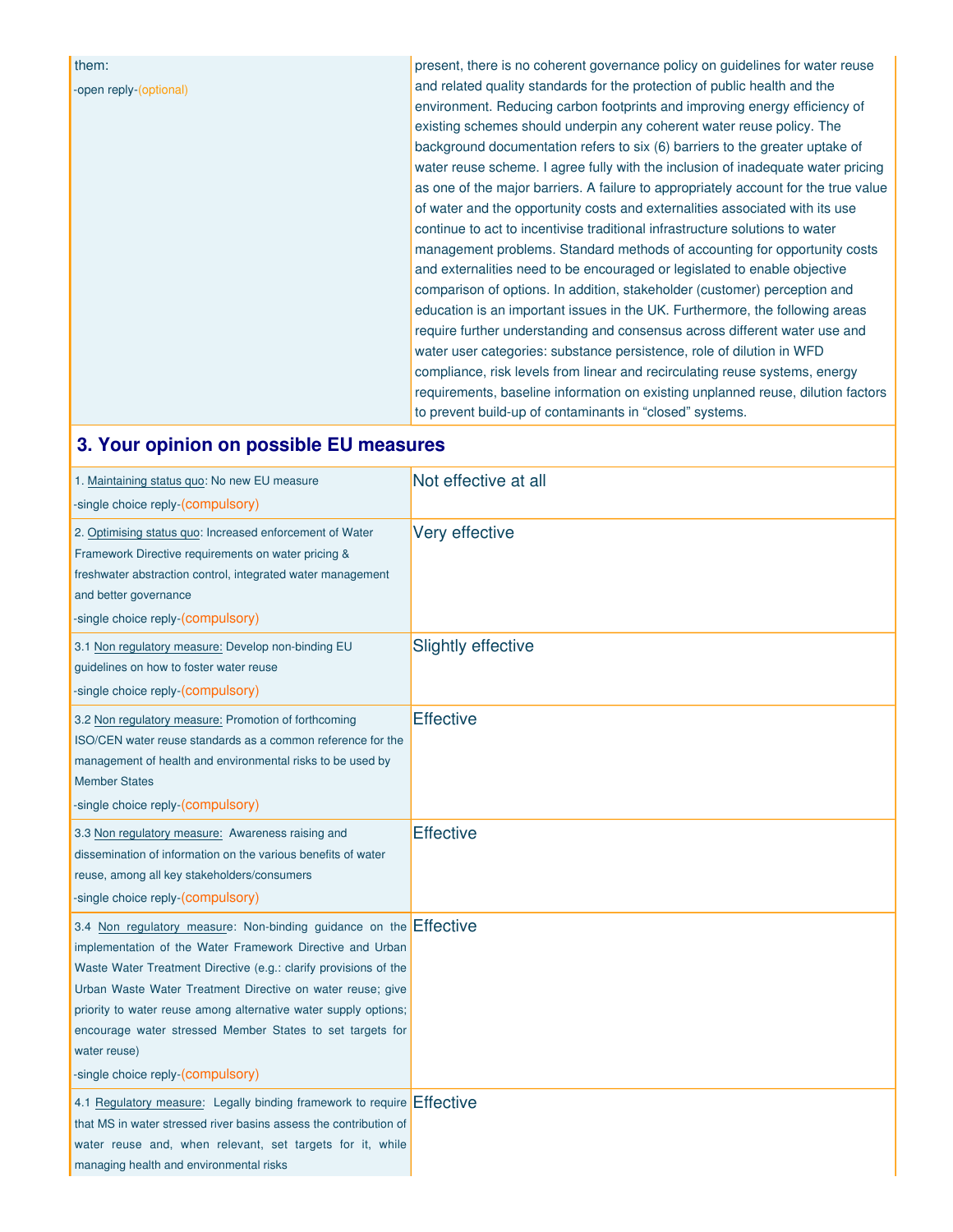| -single choice reply-(compulsory)                                                                     |                                                                                                                                                          |
|-------------------------------------------------------------------------------------------------------|----------------------------------------------------------------------------------------------------------------------------------------------------------|
| 4.2 Regulatory measure: Legally binding minimum standards on                                          | Effective                                                                                                                                                |
| water reuse at EU level                                                                               |                                                                                                                                                          |
| -single choice reply-(compulsory)                                                                     |                                                                                                                                                          |
| If you think other EU measures would be relevant<br>in order to promote water reuse, please specify   | We note that the EU recently funded the establishment of a water reuse<br>association to bring together interested parties. In addition, the development |
| them:                                                                                                 | and publication of a coherent water quality would help promote water reuse                                                                               |
| -open reply-(optional)                                                                                | schemes for addressing the supply demand balance issues linked to water<br>scarcity.                                                                     |
| Do you consider that a combination of different                                                       | Yes                                                                                                                                                      |
| measures would be necessary to promote water                                                          |                                                                                                                                                          |
| reuse?                                                                                                |                                                                                                                                                          |
| -single choice reply-(compulsory)                                                                     |                                                                                                                                                          |
| Please specify which measures should be                                                               | Regulatory and non-regulatory measures should be combined for cost                                                                                       |
| combined:                                                                                             | effectiveness. For effectiveness, a coherent communications and stakeholder<br>engagement strategy should be developed. The strategy should recognise    |
|                                                                                                       | standards, best practice and the degree of compliance with existing measures                                                                             |
| -open reply-(compulsory)                                                                              | through implementation of the Water Framework Directive and the Urban Waste                                                                              |
|                                                                                                       | <b>Water Treatment Directive</b>                                                                                                                         |
| 1. Maintaining status quo: No new EU measure                                                          | <b>Slightly effective</b>                                                                                                                                |
| -single choice reply-(compulsory)                                                                     | <b>Effective</b>                                                                                                                                         |
| 2. Non regulatory measure: Promotion of forthcoming<br>ISO/CEN water reuse standards as a common      |                                                                                                                                                          |
| referential for the management of health and                                                          |                                                                                                                                                          |
| environmental risks to be used by the Member States                                                   |                                                                                                                                                          |
| -single choice reply-(compulsory)                                                                     |                                                                                                                                                          |
| 3. Regulatory measure: Legally binding minimum<br>standards on water reuse at the EU level addressing | <b>Effective</b>                                                                                                                                         |
| health and environmental risks                                                                        |                                                                                                                                                          |
| -single choice reply-(compulsory)                                                                     |                                                                                                                                                          |
| If you think other EU policy measures would be                                                        | We agree with the listed measures but would emphasise the need for better                                                                                |
| relevant in order to ensure the safety of water                                                       | communication of standards and best practice.                                                                                                            |
| reuse practices, please specify them:                                                                 |                                                                                                                                                          |
| -open reply-(optional)                                                                                |                                                                                                                                                          |
| Do you consider that a combination of different                                                       | Yes                                                                                                                                                      |
| measures would be necessary to ensure the                                                             |                                                                                                                                                          |
| safety of water reuse practices?<br>-single choice reply-(compulsory)                                 |                                                                                                                                                          |
|                                                                                                       | A combination of best practice guidelines, potable and non-potable quality                                                                               |
| Please specify which measures should be<br>combined:                                                  | standards and stakeholder engagement.                                                                                                                    |
|                                                                                                       |                                                                                                                                                          |
| -open reply-(optional)                                                                                |                                                                                                                                                          |
| 3.3.1 Maintaining status quo: no EU measure - Pros and Cons                                           |                                                                                                                                                          |
| -open reply-(optional)                                                                                |                                                                                                                                                          |
| 3.3.1 Maintaining status quo: no EU measure - Benefits/Costs                                          |                                                                                                                                                          |
| (in monetary terms) -open reply-(optional)                                                            |                                                                                                                                                          |
| 3.3.2 Optimising status quo: Increase enforcement of WFD                                              |                                                                                                                                                          |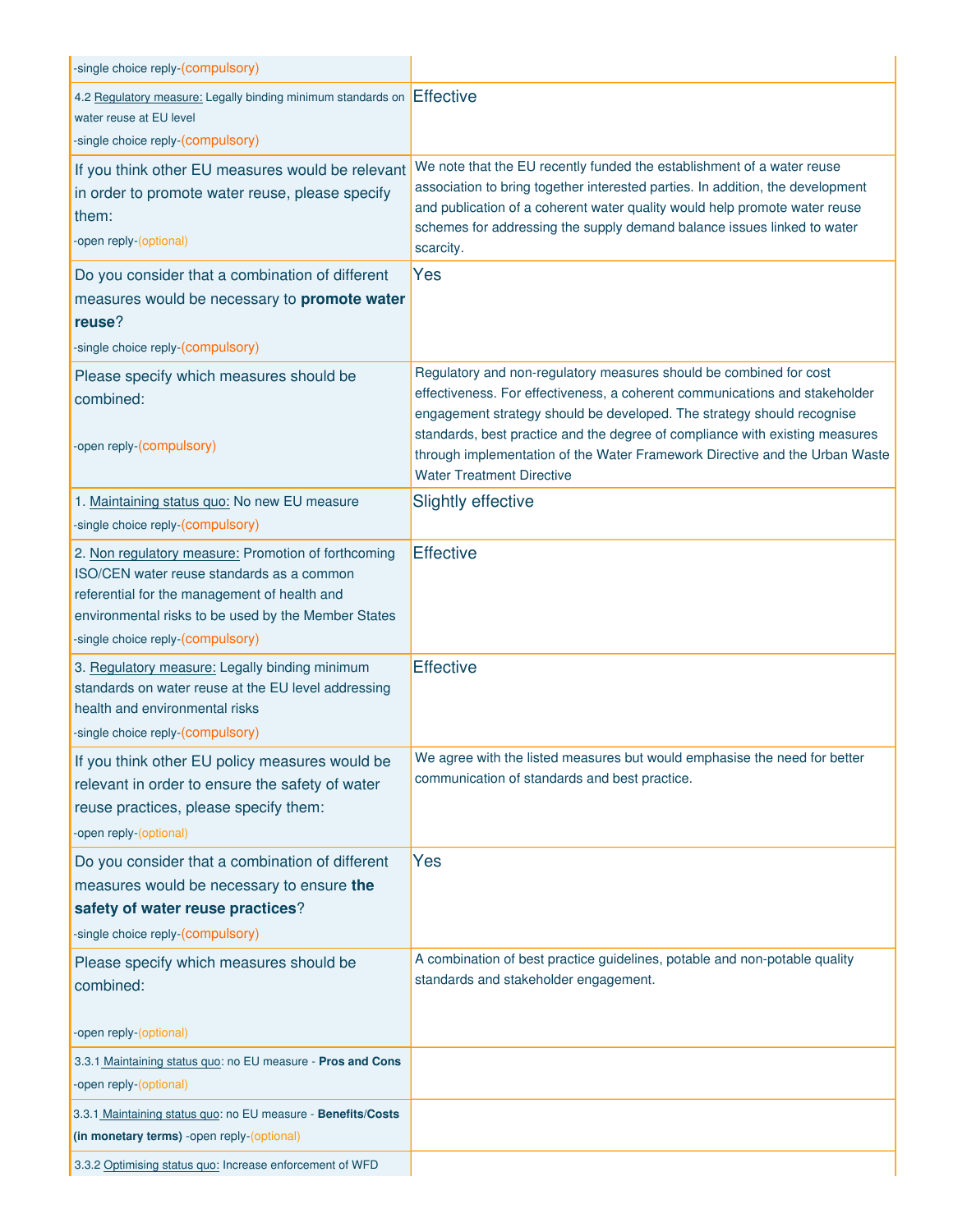| requirements concerning water pricing and freshwater<br>abstraction control, integrated water management and better<br>governance - Pros and Cons<br>-open reply-(optional)                                                                                                                                                                                                                                                                                 |  |
|-------------------------------------------------------------------------------------------------------------------------------------------------------------------------------------------------------------------------------------------------------------------------------------------------------------------------------------------------------------------------------------------------------------------------------------------------------------|--|
| 3.3.2 Optimising status quo: Increase enforcement of WFD<br>requirements concerning water pricing and freshwater<br>abstraction control, integrated water management and better<br>governance - Benefits/Costs (in monetary terms)<br>-open reply-(optional)                                                                                                                                                                                                |  |
| 3.3.3 Non regulatory measure: Develop non-binding EU<br>guidelines on how to foster water reuse - Pros and Cons -open<br>reply-(optional)                                                                                                                                                                                                                                                                                                                   |  |
| 3.3.3 Non regulatory measure: Develop non-binding EU<br>guidelines on how to foster water reuse -Benefits/Costs (in<br>monetary terms)<br>-open reply-(optional)                                                                                                                                                                                                                                                                                            |  |
| 3.3.4 Non regulatory measure: Promotion of forthcoming<br>ISO/CEN water reuse standards as a common reference for the<br>management of health and environmental risks to be used by<br>the Member States - Pros and Cons -open reply-(optional)                                                                                                                                                                                                             |  |
| 3.3.4 Non regulatory measure: Promotion of forthcoming<br>ISO/CEN water reuse standards as a common reference for the<br>management of health and environmental risks to be used by<br>the Member States - Benefits/Costs (in monetary terms)<br>-open reply-(optional)                                                                                                                                                                                     |  |
| 3.3.5 Non regulatory measure: Awareness raising and<br>dissemination of information on the various benefits of water<br>reuse, among all key stakeholders - Pros and Cons -open<br>reply-(optional)                                                                                                                                                                                                                                                         |  |
| 3.3.5 Non regulatory measure: Awareness raising and<br>dissemination of information on the various benefits of water<br>reuse, among all key stakeholders - Benefits/Costs (in<br>monetary terms) -open reply-(optional)                                                                                                                                                                                                                                    |  |
| 3.3.6 Non regulatory measure: Develop non-binding EU<br>guidelines on implementation of the Water Framework Directive<br>and Urban Waste Water Treatment Directive (e.g.: clarify<br>provisions of the Urban Waste Water Treatment Directive on<br>water reuse; give priority to water reuse among alternative<br>water supply options; encourage water stressed Member States<br>to set targets for water reuse) - Pros and Cons<br>-open reply-(optional) |  |
| 3.3.6 Non regulatory measure: Develop non-binding EU<br>guidelines on implementation of the Water Framework Directive<br>and Urban Waste Water Treatment Directive (e.g.: clarify<br>provisions of the Urban Waste Water Treatment Directive on<br>water reuse; give priority to water reuse among alternative                                                                                                                                              |  |